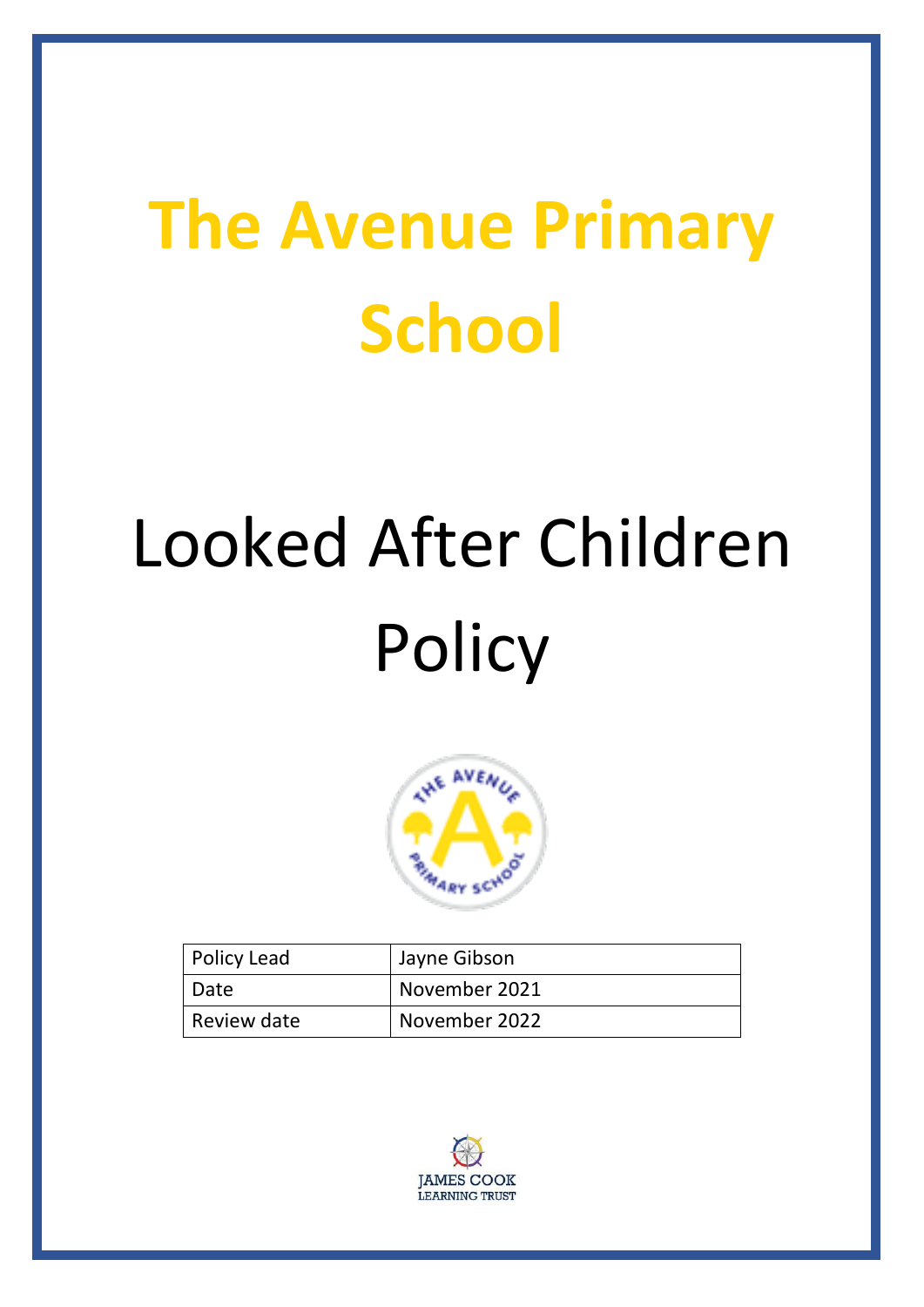### **1. Definition**

• The term 'looked after' was introduced by the Children Act 1989. This refers to a child who is either accommodated (whereby the local authority provides for the child on an agreed basis with the person who has parental responsibility) or is subject to a care order (whereby a court order grants shared parental responsibility to the local authority in order to protect and promote a child's welfare).

• Children in both instances could be living with foster carers, in a residential unit, in a residential school, with relatives, or even with parents on a part or full time basis.

• The term 'looked after', which is widely used in social services is synonymous with the term "in public care", which has been adopted by the DfES in their publication, 'The Education of Young People in Public Care (2010)'.

### **2. Legal Framework**

Recent legislation and guidance from the Department for Education and Skills (DfES) and the Department of Health (DH) requires schools to have effective policies for supporting and promoting the education of looked after children. In September 2018 the duties were extended to children who have left care through adoption, special guardianship and child arrangement orders. In this policy, the term 'looked after' will also include those children who were previously looked after. The term 'currently looked after' will refer to those children currently under the care of the local authority.

Schools must:

- Ensure access to a balanced and broadly based education for all looked after children
- Prioritise recording and improving the academic achievement of all looked after children
- Prioritise a reduction in the number of exclusions and truancies for all looked after children
- Ensure there is a designated teacher to advocate for the rights of looked after children
- Develop systems of communications and protocols
- Promote the attendance of looked after children

#### **3. Rationale**

• Schools are key in helping to raise the educational standards and improving the life chances of looked after children.

• Schools play a major part in tackling the causes of social exclusion through careful planning, monitoring and evaluation.

• Schools can also provide a source of continuity and "normality" for children who may have been subject to emotional distress, abuse, and disruption.

• School can be the place where children maintain friendships and a place where they feel safe and can be themselves.

• Raising levels of achievement is a major part of improving the life chances of looked after children and schools play a pivotal role in this.

# **4. Objectives**

The Avenue Primary School will:

• Work alongside social workers to ensure that each currently looked after child has an up to date Personal Education Plan (PEP) in place.

• Provide a climate of acceptance and challenge negative stereotypes.

• Ensure all children who are looked after have the same opportunities to participate fully in the National Curriculum and extra-curricular activities.

• Ensure discretion when addressing a child's current or previous care status and ensure there is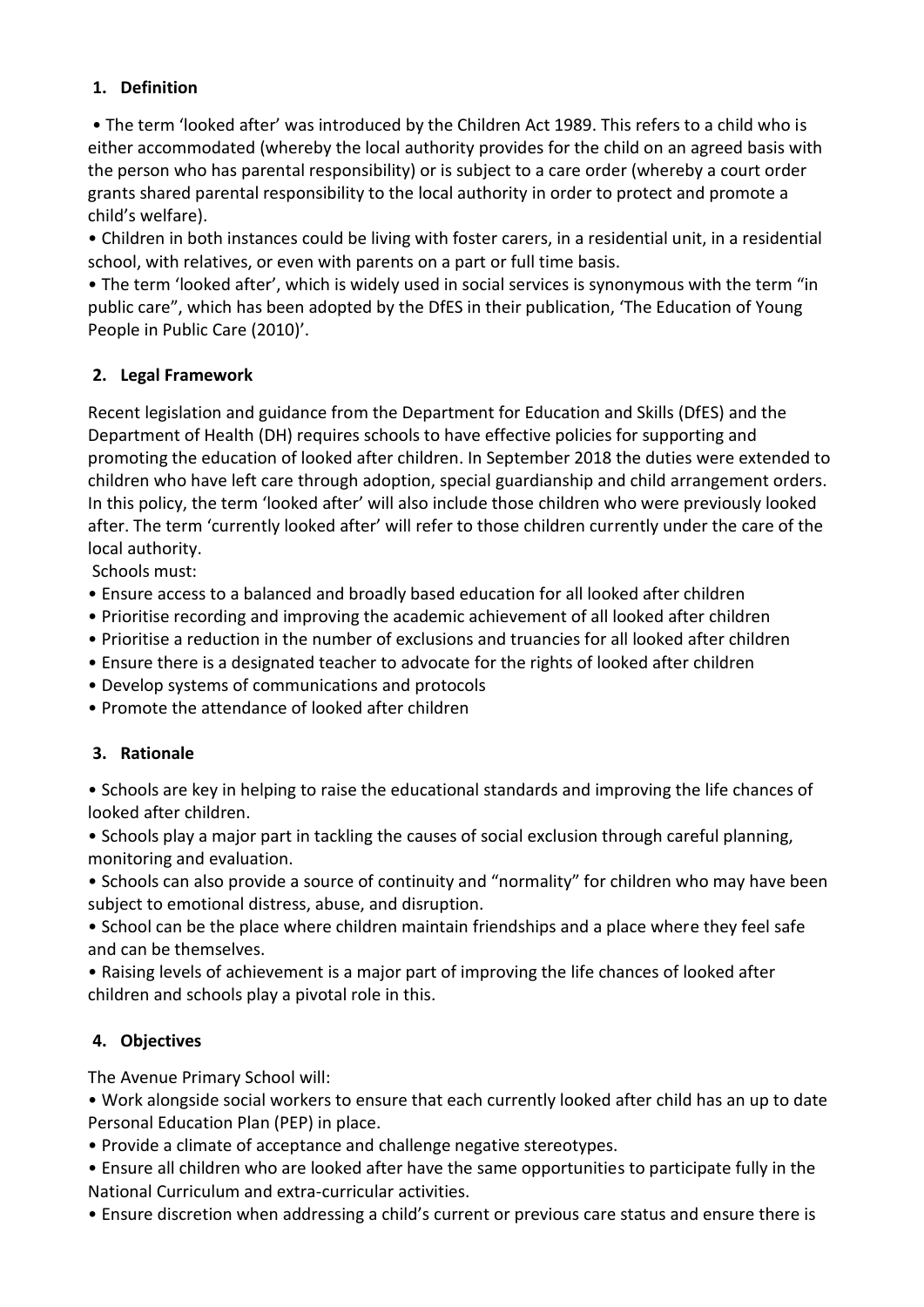sensitivity to the background of children who are looked after, especially surrounding work on family.

• Ensure the designated teacher is provided with regular training, and that they cascade this training to school staff as appropriate.

• Seek to review all school policies regularly in the light of the LEA's Social Inclusion guidance, Special Educational Needs Legislation, and joint Department for Education and Skills / Department of Health guidance on The Education of Children in Public Care.

• Ensure that a clear protocol for sharing of information will be followed both within school and with outside agencies.

• Endeavour to support all looked after children educated at The Avenue Primary School to achieve to their fullest possible potential in all areas.

### **5. Roles and Responsibilities**

The named Governor is Rachel Jones: she will work in co-operation with the **Designated Teacher Mrs J Gibson. Miss J Bytheway supports the Designated Teacher.** The Designated Teacher is responsible for ensuring that all looked after children have equal access to all learning opportunities in line with their peers. The Head Teacher and Designated Teacher also have specific responsibilities for supporting the rest of the staff in their training and work with looked after children.

# **6. Governor role and responsibilities**

To ensure that:

- The school has a coherent policy for looked after children
- The school's policies and procedures are reviewed in the light of social inclusion guidance and joint DH/DfES guidelines
- The designated teacher has received appropriate training
- Looked after children have equal access to all areas of the curriculum

# **7. Head Teacher role and responsibilities**

The Head Teacher will:

- Appoint the designated teacher
- Ensure that the designated teacher has received appropriate training
- Oversee the development of the policy on looked after children
- Be responsible for all systems to support looked after children.

# **8. Designated Teacher role and responsibilities**

The Designated Teacher will

• Serve as the contact for social services and the education department and will maintain responsibility for several key areas to support looked after children within the school. This includes serving as an advocate for all looked after children in the school.

• Help to establish and maintain the ethos regarding looked after children of the school by:

• Maintaining and respecting confidentiality of all looked after children and ensure information is shared on a strictly 'need to know' basis.

•Ensuring that all staff, through appropriate training, are aware of the difficulties and educational disadvantages faced by looked after children and understand the need for positive systems to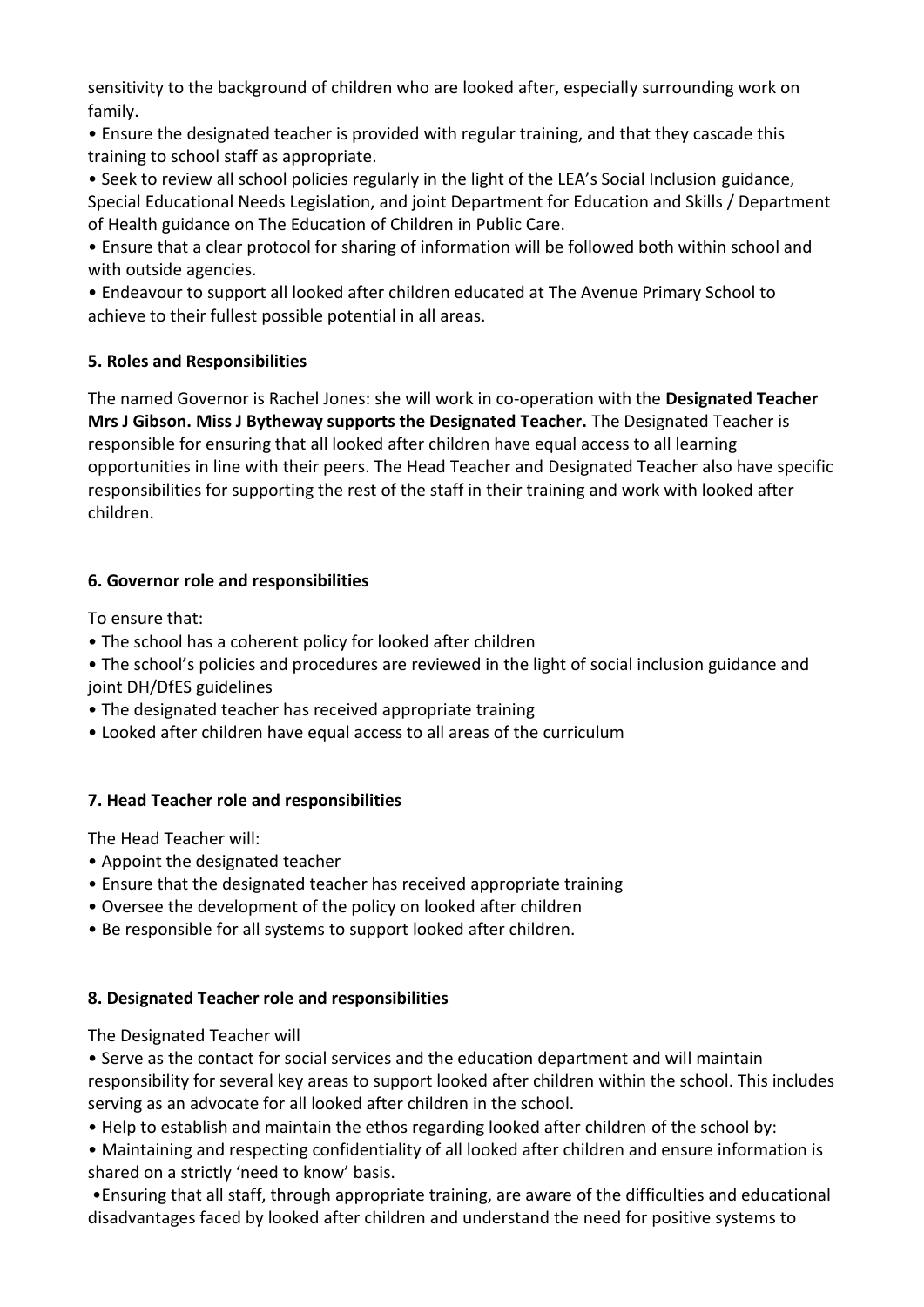support them, whilst maintaining appropriately high expectations for their educational achievements.

- Acting as an advocate for looked after children in order to allow them equal access to educational opportunities and support with important decisions affecting future life chances.
- Monitoring and recording the progress of looked after children through the PEP.

• Facilitating effective communication with the LA, parents/carers/school staff regarding looked after children.

## **9. Monitoring and recording the progress of looked after children**

The designated teacher will:

- Set up systems to monitor and record the progress of all looked after children.
- Gather and hold all information regarding children who are looked after.

• Maintain records regarding all looked after children, including legal status and information regarding who should be contacted regarding matters concerning the child in accordance with the General Data Protection Regulation (GDPR), 2018.

• Establish a system for contacting and forwarding educational records to new schools to facilitate a smooth and speedy transfer.

• Monitor the educational progress of all looked after children and intervene, in co-operation with other agencies if required, if there is evidence of underachievement, absence from school or internal truancy, or other similar concerns.

### **10. Facilitating effective communication**

The designated teacher will facilitate effective communication by:

- Building positive home-school relationships between parents / carers with regular opportunities for dialogue.
- Developing a relationship with the looked after child in order to gain the 'voice of the child'.
- Being proactive and participating in setting goals for the child's PEP.
- Playing an active role in care planning by ensuring that the attendance of the most appropriate member of staff and/or written reports are provided to all statutory reviews of looked after children.
- Helping co-ordinate education and PEP meetings.
- Serving as the named contact for colleagues in social services and education.
- Ensuring effective communication between all relevant parties.

• Liaising with the named social worker regarding the development of Personal Education Plans (PEP).

• Ensure all looked after children with special educational needs are being assessed and are getting appropriate resources to support their learning.

• Requesting support from the Virtual Schools Service, if a looked after child requires additional academic or behavioural support.

• Making teachers aware of signs of potential mental health issues within looked after children and how to access further assessment and support.

# **11. Personal Education Plans (PEP's)**

• Each 'currently looked after' child will have a Personal Education Plan (PEP). The designated teacher will attend the meeting to establish and subsequently review the PEP, with a written report from the child's class teacher.

# **12. Content of the PEP**

The PEP will consider: